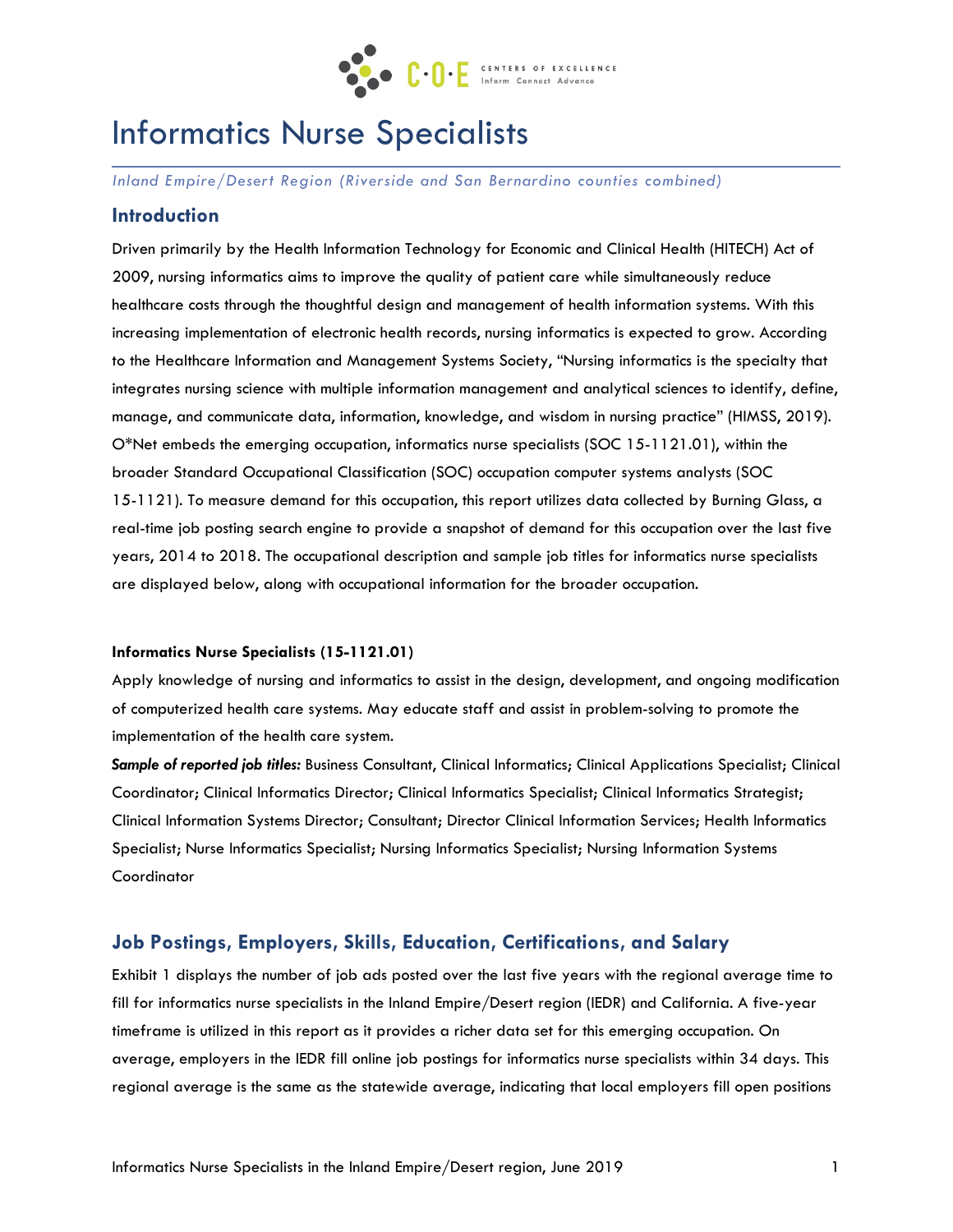

within a similar timeframe as other California employers. The 19 job ads from the IEDR account for 5% of all job postings for informatics nurse specialists in California.

| <b>Region</b> | 2014-18 Total Job Ads<br><b>Regional Average Time to Fill (Days)</b> |    |  |  |
|---------------|----------------------------------------------------------------------|----|--|--|
| <b>IEDR</b>   | 19                                                                   | 34 |  |  |
| California    | 363                                                                  | 34 |  |  |

*Exhibit 1: Five-year total job ads and time to fill for informatics nurse specialists, 2014 – 2018*

Source: Burning Glass – Labor Insights

Since the IEDR accounts for 5% of statewide postings for informatics nurse specialists over the past five years, it is useful to know which regions in California have experienced the most significant demand for this specialty occupation. Exhibit 2 displays the number of job ads by county for informatics nurse specialists. The LA/OC region accounts for 36% of all California job ads.

| County           | <b>Job Ads</b> |
|------------------|----------------|
| Los Angeles      | 77             |
| Orange           | 53             |
| San Francisco    | 34             |
| Santa Clara      | 33             |
| <b>San Mateo</b> | 28             |
| Santa Cruz       | 22             |
| Alameda          | 19             |
| San Bernardino   | 19             |
| <b>San Diego</b> | 19             |
| Sacramento       | 14             |
| Other counties   | 45             |
| <b>Total</b>     | 363            |

*Exhibit 2: Five-year job ads by county for informatics nurse specialists, 2014 – 2018*

Source: Burning Glass – Labor Insights

Over the last five years, employer demand for informatics nurse specialists has increased three job ads per year to six per year in the IEDR. California overall has also seen a sizeable increase in job postings during the same period, increasing by 72%. Demand for nursing informatics specialist positions in IEDR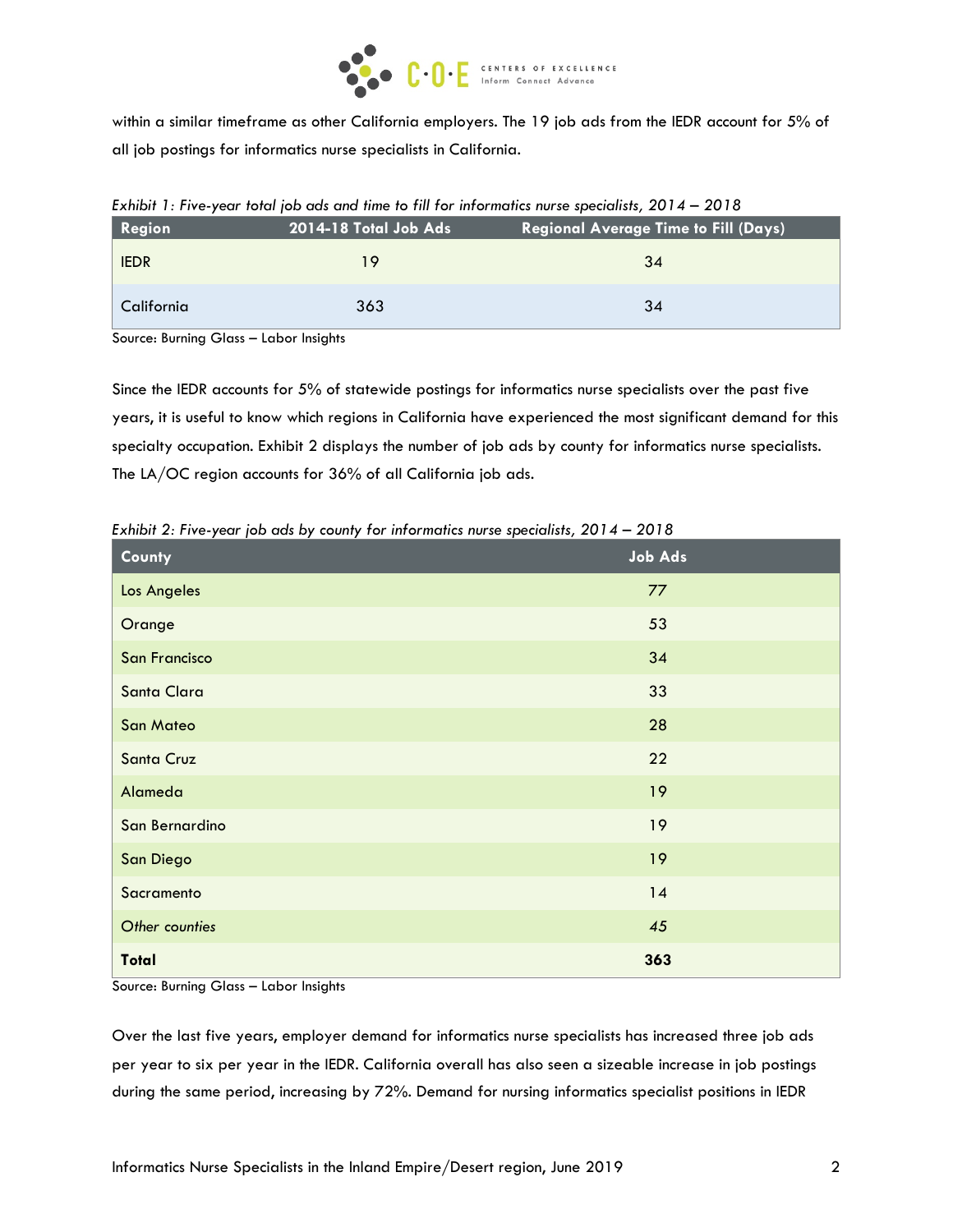

appears to have decreased slightly between 2015 and 2017. Exhibit 3 displays the number of job postings for informatics nurse specialists for each area between 2014 and 2018.



*Exhibit 3: Annual informatics nurse specialists job ads over the last five years, IEDR & CA*

Source: Burning Glass – Labor Insights

Exhibit 4 displays the employers posting the most job ads for informatics nurse specialists during the last five years in the IEDR and in the other areas in California.

| Region      | <b>Occupation</b>                                 | <b>Employers</b>                                                                                                         |
|-------------|---------------------------------------------------|--------------------------------------------------------------------------------------------------------------------------|
| <b>IEDR</b> | <b>Informatics Nurse Specialists</b><br>$(n=9)$   | <b>Kaiser Permanente</b><br><b>Inland Empire Health Plan</b><br>$\bullet$<br>Loma Linda University Hospital<br>$\bullet$ |
| California  | <b>Informatics Nurse Specialists</b><br>$(n=267)$ | City of Hope<br>St. Joseph Health System<br>Health Plan of San Mateo                                                     |

*Exhibit 4: Five-year, employers posting the most job ads, 2014 – 2018*

Source: Burning Glass – Labor Insights

Exhibit 5 displays a sample of specialized, employability, and software and programming skills that employers are seeking when looking for workers to fill informatics nurse specialist positions. Specialized skills are occupation-specific skills that employers are requesting for industry or job competency. Employability skills are foundational skills that transcend industries and occupations; this category is commonly referred to as "soft skills." The skills requested in job postings may be utilized as a helpful guide for curriculum development.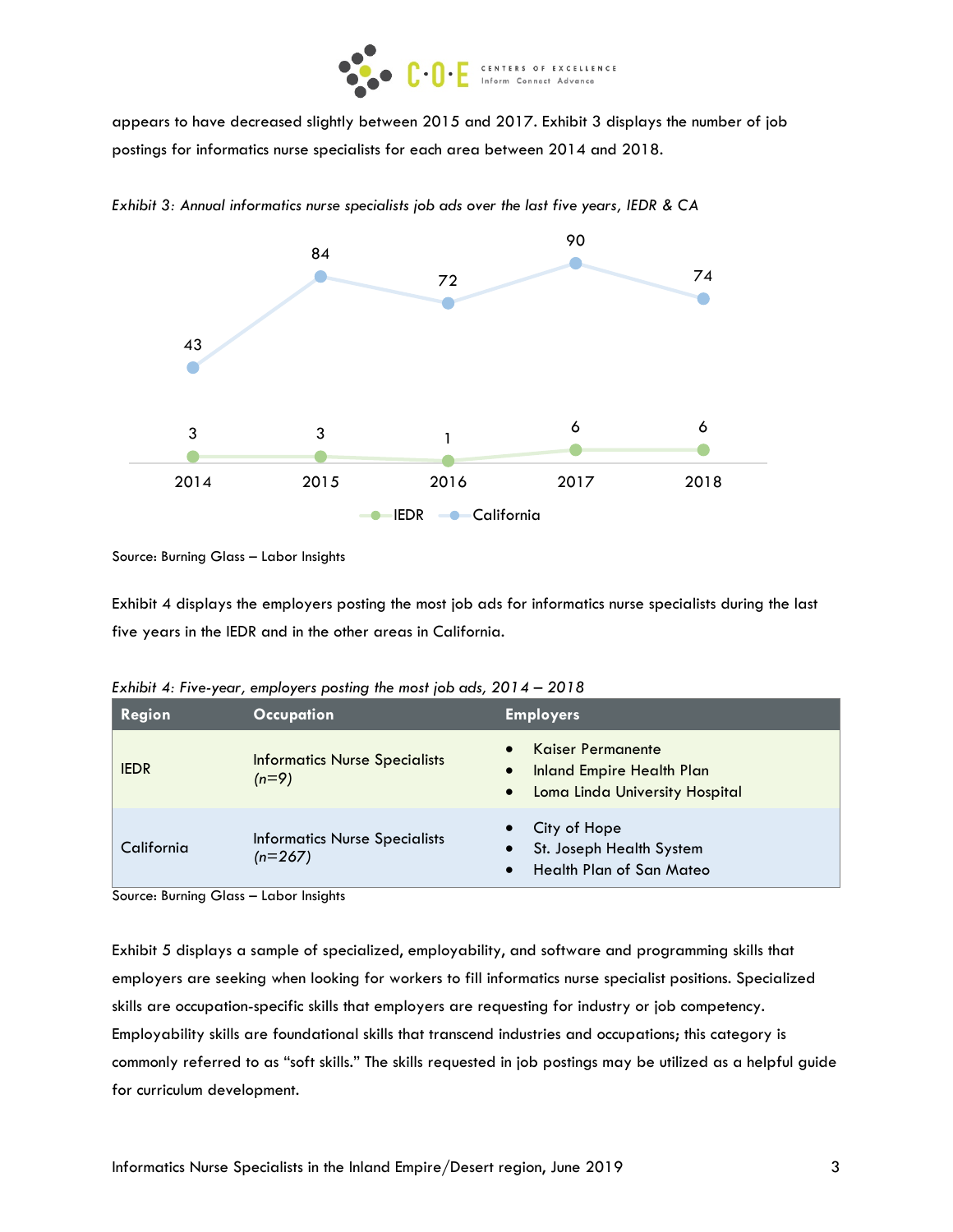

| <b>Region</b><br><b>Occupation</b> |                                                                                                              | <b>Specialized Skills</b>                                                                                      | <b>Employability</b><br><b>Skills</b>                                                                                     | <b>Software and</b><br><b>Programming Skills</b>                                                                                                                                                         |  |  |
|------------------------------------|--------------------------------------------------------------------------------------------------------------|----------------------------------------------------------------------------------------------------------------|---------------------------------------------------------------------------------------------------------------------------|----------------------------------------------------------------------------------------------------------------------------------------------------------------------------------------------------------|--|--|
| <b>IEDR</b>                        | $\bullet$<br><b>Informatics</b><br><b>Nurse</b><br>$\bullet$<br><b>Specialists</b><br>$\bullet$<br>$(n=17)$  | Data Analysis<br>Data Mining<br><b>Medical Terminology</b><br><b>Statistical Methods</b>                       | Communication<br>$\bullet$<br><b>Skills</b><br>Problem<br>$\bullet$<br>Solving<br><b>Detail-Oriented</b><br>$\bullet$     | SQL<br>$\bullet$<br>Microsoft Office<br><b>SPSS</b><br><b>ArcGIS</b>                                                                                                                                     |  |  |
| California                         | <b>Informatics</b><br>$\bullet$<br><b>Nurse</b><br><b>Specialists</b><br>$\bullet$<br>$(n=332)$<br>$\bullet$ | <b>Project Management</b><br><b>Quality Assurance</b><br>and Control<br>Data Analysis<br><b>Medical Coding</b> | Communication<br>$\bullet$<br><b>Skills</b><br>Teamwork/<br>$\bullet$<br>Collaboration<br>Problem<br>$\bullet$<br>Solving | Microsoft Office<br>SQL<br>$\bullet$<br><b>Crystal Reports</b><br>$\bullet$<br>ICD-10 (International<br>$\bullet$<br>Statistical<br>Classification of<br><b>Diseases and Related</b><br>Health Problems) |  |  |

*Exhibit 5: Five-year, a sample of in-demand skills from employer job ads, 2014 – 2018*

Source: Burning Glass – Labor Insights

Exhibit 6 displays the minimum advertised education requirement from employer job ads. More than threequarters of employer job ads in the IEDR are seeking candidates with a bachelor's degree or higher. Employers in the IEDR requiring high school or vocational training in job postings also specify a need for two years of related work experience.

| Exhibit 6: Five-year, minimum advertised education requirements, 2014 – 2018 |  |  |  |  |
|------------------------------------------------------------------------------|--|--|--|--|
|------------------------------------------------------------------------------|--|--|--|--|

| Region      | <b>Occupation</b>                              | Minimum Advertised Education Requirement from Job Ads |                                                     |                  |                                   |  |
|-------------|------------------------------------------------|-------------------------------------------------------|-----------------------------------------------------|------------------|-----------------------------------|--|
|             |                                                | Number of Job<br>Ads $(n=)$                           | High school<br>diploma or<br>vocational<br>training | Associate degree | Bachelor's<br>degree or<br>higher |  |
| <b>IEDR</b> | <b>Informatics</b><br><b>Nurse Specialists</b> | 14                                                    | 14%                                                 |                  | 86%                               |  |
| California  | <b>Informatics</b><br><b>Nurse Specialists</b> | 270                                                   | 18%                                                 | $7\%$            | 75%                               |  |

Source: Burning Glass – Labor Insights

Exhibit 7 displays the certifications most frequently requested or required by employers posting job ads for informatics nurse specialists in California. There were too few postings for informatics nurse specialists in the IEDR to obtain accurate certification information. The Registered Health Information Technician (RHIT) and Registered Health Information Administrator (RHIA) were the two most frequently requested certifications for informatics nurse specialists in California. RHIT and RHIA certifications are issued by the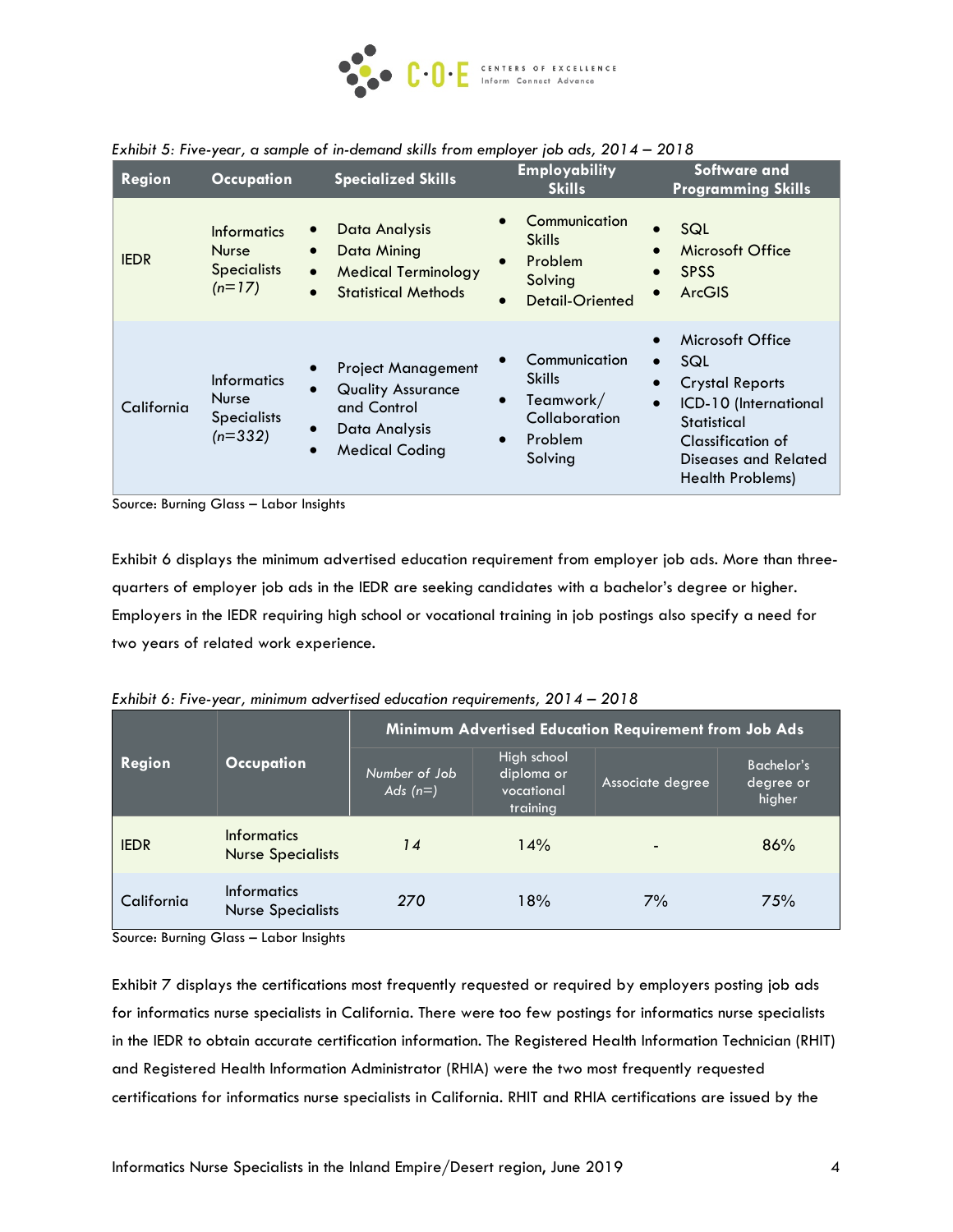

American Health Information Management Association (AHIMA). For more information regarding RHIT and RHIA certifications and requirements, visit the AHIMA website (CCHIM, 2019). Additionally, Epic certification was frequently requested in job postings for informatics nurse specialists. Epic certification ensures that electronic health records (EHR) system consultants are proficient on Epic systems. For more information regarding Epic certifications, visit The HCI Group website (HCIgroup, 2016).

| Region      | Occupation                                        | <b>Certifications</b>                                                                                                                                        |
|-------------|---------------------------------------------------|--------------------------------------------------------------------------------------------------------------------------------------------------------------|
| <b>IEDR</b> | Informatics Nurse<br>Specialists $(n=2)$          | N/A<br>$\bullet$                                                                                                                                             |
| California  | <b>Informatics Nurse</b><br>Specialists $(n=119)$ | Registered Health Information Technician (RHIT)<br>$\bullet$<br>Registered Health Information Administrator (RHIA)<br><b>Epic Certification</b><br>$\bullet$ |

*Exhibit 7: Five-year, certification requirements from employer job ads, 2014 – 2018*

Source: Burning Glass – Labor Insights

Exhibit 8 displays advertised salary data from real-time job postings over the last five years. The median real-time salary for informatics nurse specialists is \$90,000 in California. This information should be viewed with caution as 80% of the statewide postings have been excluded because they did not contain salary information. Please note that salary figures are prorated to reflect full-time, annual wage status. For reference, the MIT Living Wage estimate for a single adult living in the IEDR is \$12.39 per hour, or \$25,775 annually (Glasmeier, 2019).

| Exhibit 8: Five-year, advertised salary information for informatics nurse specialists, 2014 - 2018 |  |  |  |  |  |
|----------------------------------------------------------------------------------------------------|--|--|--|--|--|
|----------------------------------------------------------------------------------------------------|--|--|--|--|--|

|             |                                                | <b>Real-Time Salary Information</b> |                          |                         |                         |                       |  |
|-------------|------------------------------------------------|-------------------------------------|--------------------------|-------------------------|-------------------------|-----------------------|--|
| Region      | <b>Occupation</b>                              | Number of<br>job postings           | Less than<br>\$35,000    | \$35,000 to<br>\$49,999 | \$50,000 to<br>\$74,999 | More than<br>\$75,000 |  |
| <b>IEDR</b> | <b>Informatics Nurse</b><br><b>Specialists</b> | 3                                   | ٠                        |                         | 67%                     | 33%                   |  |
| California  | <b>Informatics Nurse</b><br><b>Specialists</b> | 71                                  | $\overline{\phantom{a}}$ | 3%                      | 10%                     | 87%                   |  |

Source: Burning Glass – Labor Insights

# **Informatics Training Programs**

While there are a handful of health information technology programs throughout the state, programs that provide training specifically for informatics nurse specialists are limited. Coastline Community College,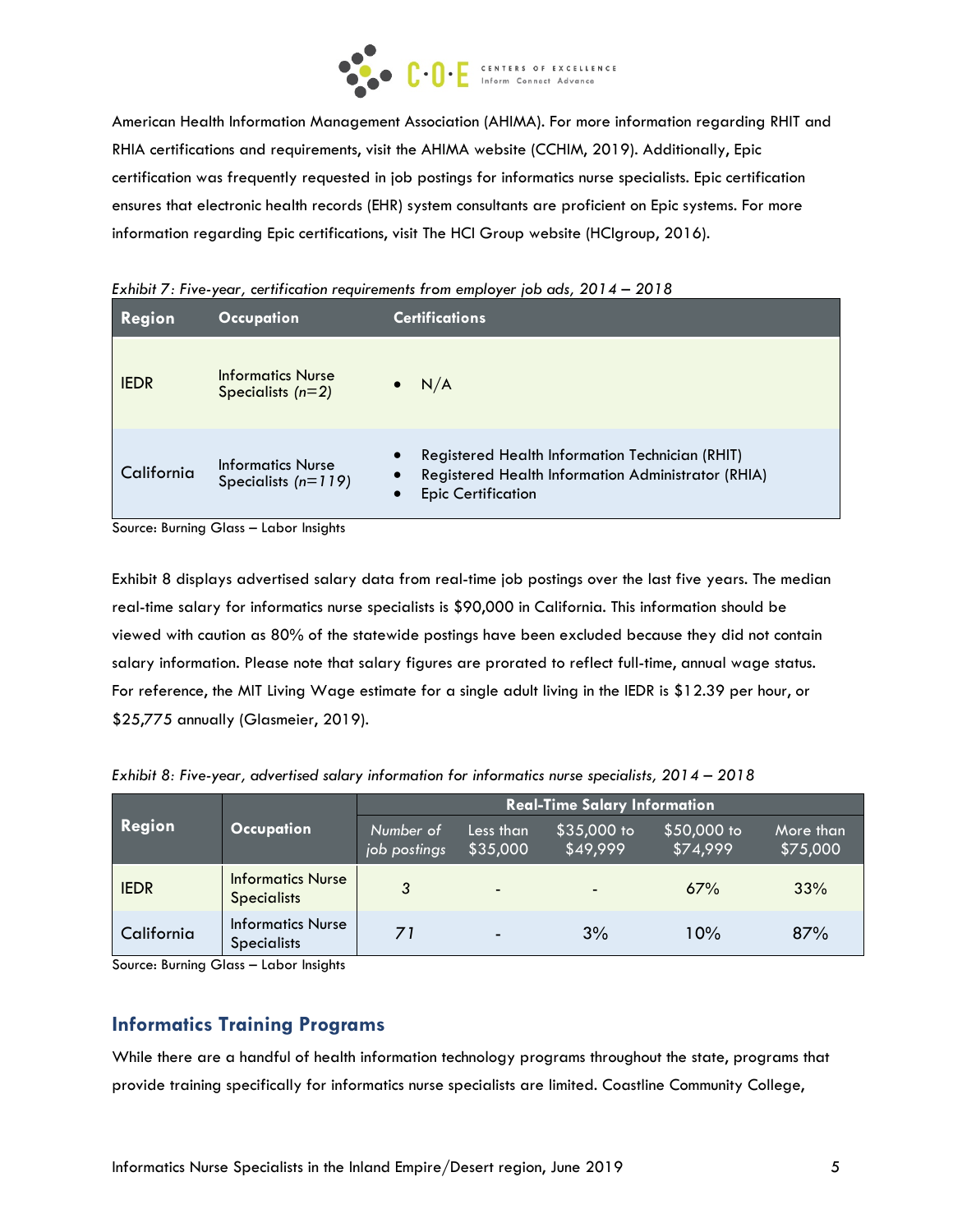

located in Fountain Valley, is the only community college in California that currently offers an informatics program. While Coastline offers a certificate of achievement and an associate degree in informatics, there are currently no reported completions for this program. Coastline's informatics program is not specialized for informatics nurse specialists, but the program may be helpful as a guide for curriculum development. Coastline's informatics program description is displayed below:

*Informatics is uniquely focused on computers and people. This program is designed for students interested*  in the design and implementation of software and information systems that help users work more *effectively. It has a strong emphasis on the technical design and implementation of software and information systems. Students will learn how to design, build, and analyze actual systems that are used in industry (2018-2019 Catalog, 2019, p. 94).*

Is it also worth noting that Foothill College (Bay Area) offered an informatics program (Foothill College, 2019). Based on their website, their program was last available during the 2011-12 academic year.

# **Nursing Informatics Workforce Survey**

Since 2004, HIMSS has conducted a workforce survey to understand the characteristics of individuals working within a nursing informatics capacity. For the most recent survey results, please visit the link below or view the infographic summarizing the results in the references section (HIMSS, 2019a).

• [HIMSS 2017 Nursing Informatics Workforce Survey](https://www.himss.org/sites/himssorg/files/2017-nursing-informatics-workforce-full-report.pdf)

## **Recommendation**

Nursing informatics is a specialty job that integrates nursing science and multiple information management and analytical sciences. Traditional labor market information does not provide job counts or wages for this emerging occupation. According to employer job posting data, employer demand for this job appears to be minimal in the Inland Empire/Desert region. Only 19 job postings were found over the last five years (2014-2018) in the region; six of these jobs postings were in 2018. Employers are seeking nursing informatics specialist through job ads more frequently in other areas in California.

Job posting data provides great 'real-time' insight on the employers seeking workers and the certifications, licensing, and education requirement for jobs. True employer demand is challenging to gauge through job postings because employers may post one job ad to hire many workers or post job ads to collect information on potential candidates without intent to hire. It is recommended that college reach out to relevant employers to better understand the demand for nursing informatics jobs and the knowledge, skills, and abilities that will lead to gainful employment before starting a new program.